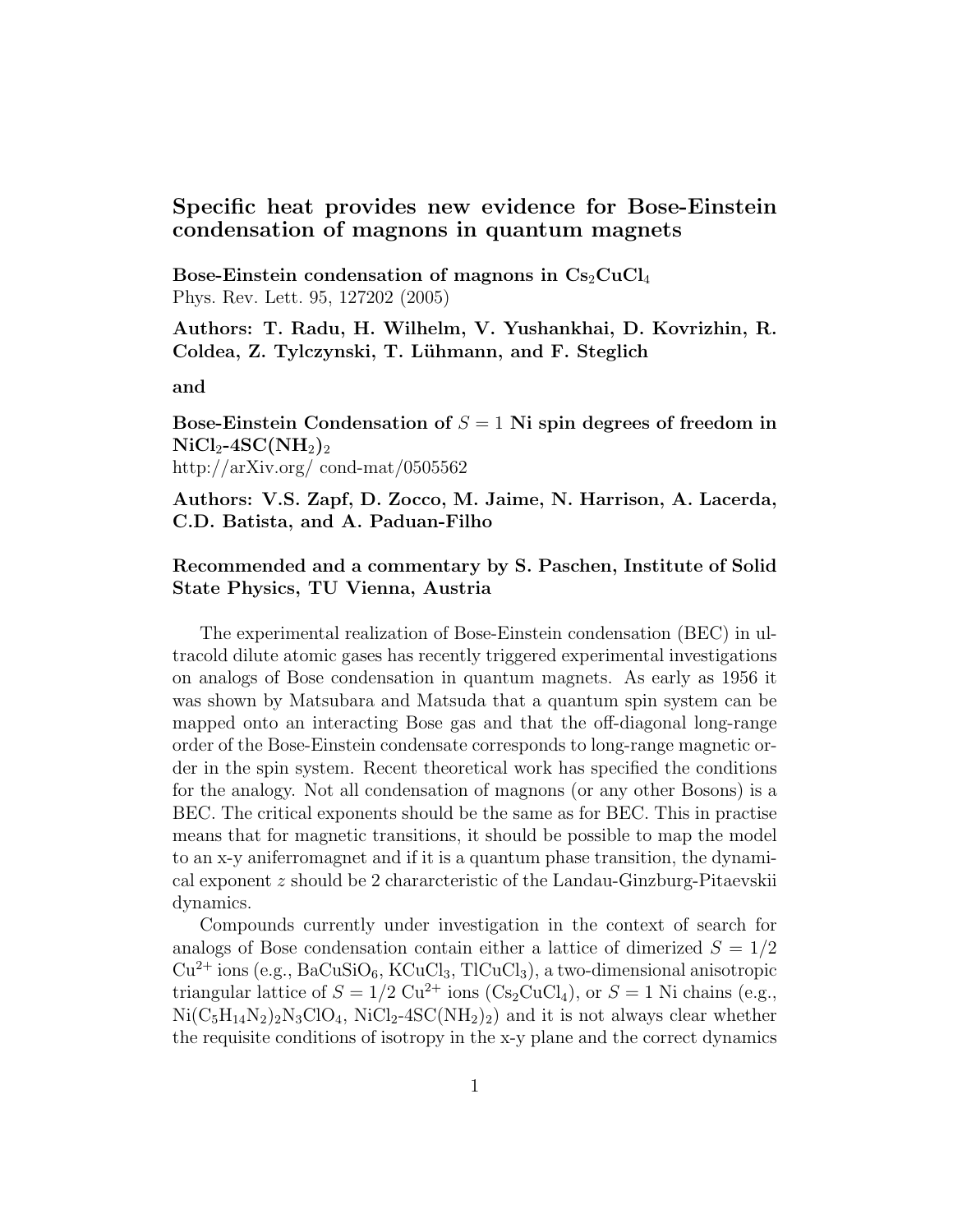are met.

Most thorougly investigated is  $TICuCl<sub>3</sub>$  (Oosawa et al. 1999). The ground state of each  $Cu^{2+}$  dimer is a singlet  $(S = 0)$ , the first excited state is a triplet  $(S = 1, S_z = +1, 0, -1)$ . A magnetic field causes a Zeeman splitting of the triplet. At a critical field the lowest triplet state crosses the singlet state and the system undergoes a transition to a canted antiferromagnetically ordered state, the putative Bose-Einstein condensate. Inelastic neutron scattering experiments at fields above the critical field (Rüegg et al., 2003) detected a low-lying mode with linear dispersion, in agreement with one of the theoretical predictions for the Bose-Einstein condensation of spin-triplet states (Matsumoto et al., 2002). However, the second prediction, namely the universal power-law dependence between the critical density and temperature,  $n_c \propto T_c^{\alpha}$  with  $\alpha = 3/2$ , has so far not been observed experimentally.

For  $Cs_2CuCl_4$ , neutron scattering experiments (Coldea et al., 2002) have revealed a fully spin aligned (effective ferromagnetic) state at fields above the critical field  $B_c = 8.44$  T and an antiferromagnetically ordered state at fields below  $B_c$ . The excitations in the high-field phase are conventional gapped ferromagnetic magnons. The size of the magnon energy gap decreases with decreasing field and vanishes at  $B<sub>c</sub>$ . The ordering of the transverse spin component below  $B<sub>c</sub>$  is argued to correspond to the Bose-Einstein condensation of two contrarotating magnons.

The specific heat measurements down to 30 mK of Radu et al. provide further evidence for this scenario. Both the N'eel temperature and the width of the gap in the magnon spectrum are extracted from temperature dependent specific heat data taken at various applied magnetic field values. The width of the gap decreases linearly with decreasing field and vanishes approximately at the same magnetic field where the magnetic order sets in. For the Néel temperature, the power law behaviour  $H_c(T) = H_{c1} + aT^{\alpha}$  with  $\alpha$  close to the predicted value 3/2 is observed. Thus, Cs<sub>2</sub>CuCl<sub>4</sub> is the first compound for which both conditions necessary for a BEC, i.e., the gapless character of the spin excitations in the ordered state and the correct critical exponent are simultaneously fulfilled. However, it is stated that the precise value of  $\alpha$  depends sensitively on the value chosen for  $H_{c1}$ . For a critical field of 8.51 T obtained from theoretical calculations  $\alpha = 1.44$  results while for, e.g.,  $H_{c1} = 8.50$  T,  $\alpha = 1.52$ .

The work on  $NiCl<sub>2</sub>-4SC(NH<sub>2</sub>)<sub>2</sub>$  (DTN) by Zapf et al. addresses this latter point with great care. In DTN the Ni  $S = 1$  spin state is split by the single ion anisotropy into an  $S_z = 0$  ground state and two  $S_z = \pm 1$  excited states.